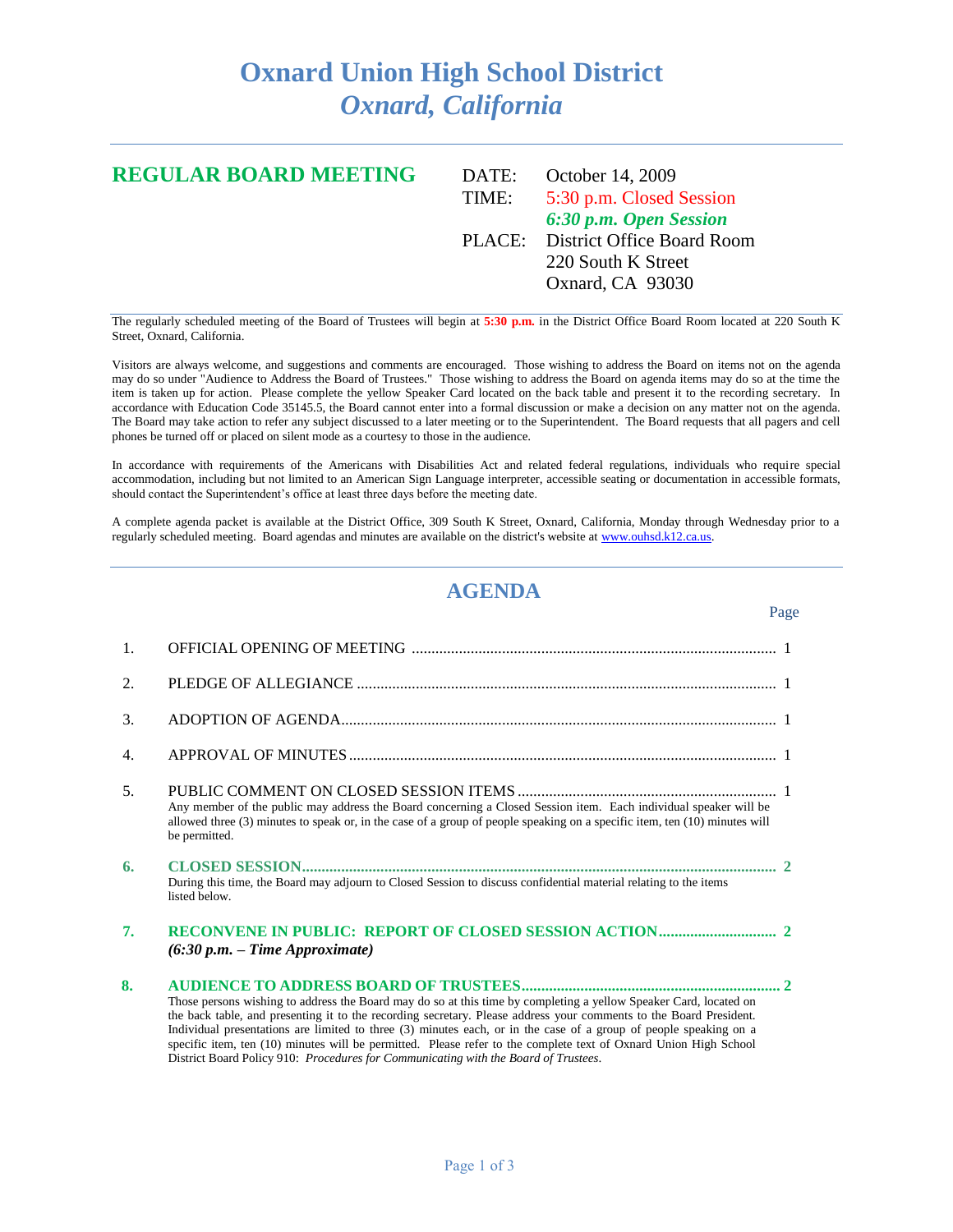Board Meeting Agenda

|     | October 14, 2009 |                                                                                          |      |  |  |
|-----|------------------|------------------------------------------------------------------------------------------|------|--|--|
|     |                  |                                                                                          | Page |  |  |
| 9.  |                  | Board Recognition: Pablo Ortiz and Alma Mendoza of Radio Formula                         |      |  |  |
|     | A.               | Presentation of Plaque by Guadalupe Reyes-Castillo, Director of Migrant Education        |      |  |  |
|     | Β.               | Board Report: Testing Report - API and AYP Scores                                        |      |  |  |
|     |                  | Presented by Rebecca Buettner, Director of Assessment and Accountability                 |      |  |  |
|     | C.               | General District Acknowledgements/Updates: Interim Superintendent, Bob Carter,           |      |  |  |
|     |                  | Ed.D.                                                                                    |      |  |  |
|     | D.               | Regular Report: OUHSD A.S.B. Presidents                                                  |      |  |  |
|     |                  | Presented by Student Representative to the Board of Trustees, Bryant Jones               |      |  |  |
|     |                  |                                                                                          |      |  |  |
| 10. |                  |                                                                                          |      |  |  |
|     | A.               |                                                                                          |      |  |  |
|     | <b>B.</b>        | Consideration of Approval of Student Expulsion by Voluntary Agreement of the School      |      |  |  |
|     |                  | Principal, the Student, and the Students' Parent/Guardian, as per Board Policy 5144,     |      |  |  |
|     |                  |                                                                                          |      |  |  |
|     | C.               | Consideration of Approval of Non-Public School Placement for Student Case Numbers        |      |  |  |
|     |                  | Eleven to Fourteen, 09-10, According to the Recommendation of the Student's IEP Team     |      |  |  |
|     |                  |                                                                                          |      |  |  |
|     | D.               |                                                                                          |      |  |  |
|     | E.               |                                                                                          |      |  |  |
|     | F.               | Consideration of Approval of Appointment of District Representative and Alternate        |      |  |  |
|     |                  | Representative to the Ventura County Schools Self-Funding Authority (VCSSFA)             |      |  |  |
|     | G.               | Consideration of Approval of Appointment of District Representative and Alternate        |      |  |  |
|     |                  | Representative to the Board of Directors of the Coastal Schools Employee Benefits        |      |  |  |
|     |                  |                                                                                          |      |  |  |
|     | H.               | Consideration of Adoption of Resolution No. 09-45, Resolution of the Oxnard Union High   |      |  |  |
|     |                  |                                                                                          |      |  |  |
|     | I.               | Consideration of Approval of the Proposal from Jordan, Gilbert and Bain Landscape        |      |  |  |
|     |                  | Architects, Inc., for the Landscape Architectural Service for Quad Project at Rio Mesa   |      |  |  |
|     |                  |                                                                                          |      |  |  |
|     | J.               | Consideration of Renewal of Special Services Agreement with School Services of           |      |  |  |
|     |                  |                                                                                          |      |  |  |
|     | K.               |                                                                                          |      |  |  |
|     | L.               |                                                                                          |      |  |  |
|     | M.               | Consideration of Approval of the Proposal from Hughes General Engineering, Inc., for the |      |  |  |
|     |                  |                                                                                          |      |  |  |
|     | N.               | Consideration of Approval of the Proposal from Hughes General Engineering, Inc., for the |      |  |  |
|     |                  |                                                                                          |      |  |  |
|     | Ο.               | Consideration of Approval to Purchase Dell Computers for Oxnard High School, Utilizing   |      |  |  |
|     |                  | Western States Contracting Alliance Master Agreement for Dell Marketing L.P. Number      |      |  |  |
|     |                  |                                                                                          |      |  |  |
|     | P.               | Consideration of Approval to Purchase Dell Computers for Pacific View Post-Secondary     |      |  |  |
|     |                  | Special Education Department, Utilizing Western States Contracting Alliance Master       |      |  |  |
|     |                  | Agreement for Dell Marketing L.P. Number B27160 extended through August 31, 20125        |      |  |  |
|     | Q.               | Consideration of Approval to Purchase Dell Computers for Frontier High School,           |      |  |  |
|     |                  | Utilizing Western States Contracting Alliance Master Agreement for Dell Marketing L.P.   |      |  |  |
|     |                  |                                                                                          |      |  |  |
|     |                  |                                                                                          |      |  |  |
|     | R.               | Consideration of Board of Trustees to Adopt Bell Ranch Resolution No. 09-44, Declaring   |      |  |  |
|     |                  | Intent to Lease Bell Ranch Land for Agricultural Purposes and Hold Auction at November   |      |  |  |
|     |                  |                                                                                          |      |  |  |
|     | S.               | Consideration of Approval to Renew an Agreement between Oxnard Union High School         |      |  |  |
|     |                  |                                                                                          |      |  |  |